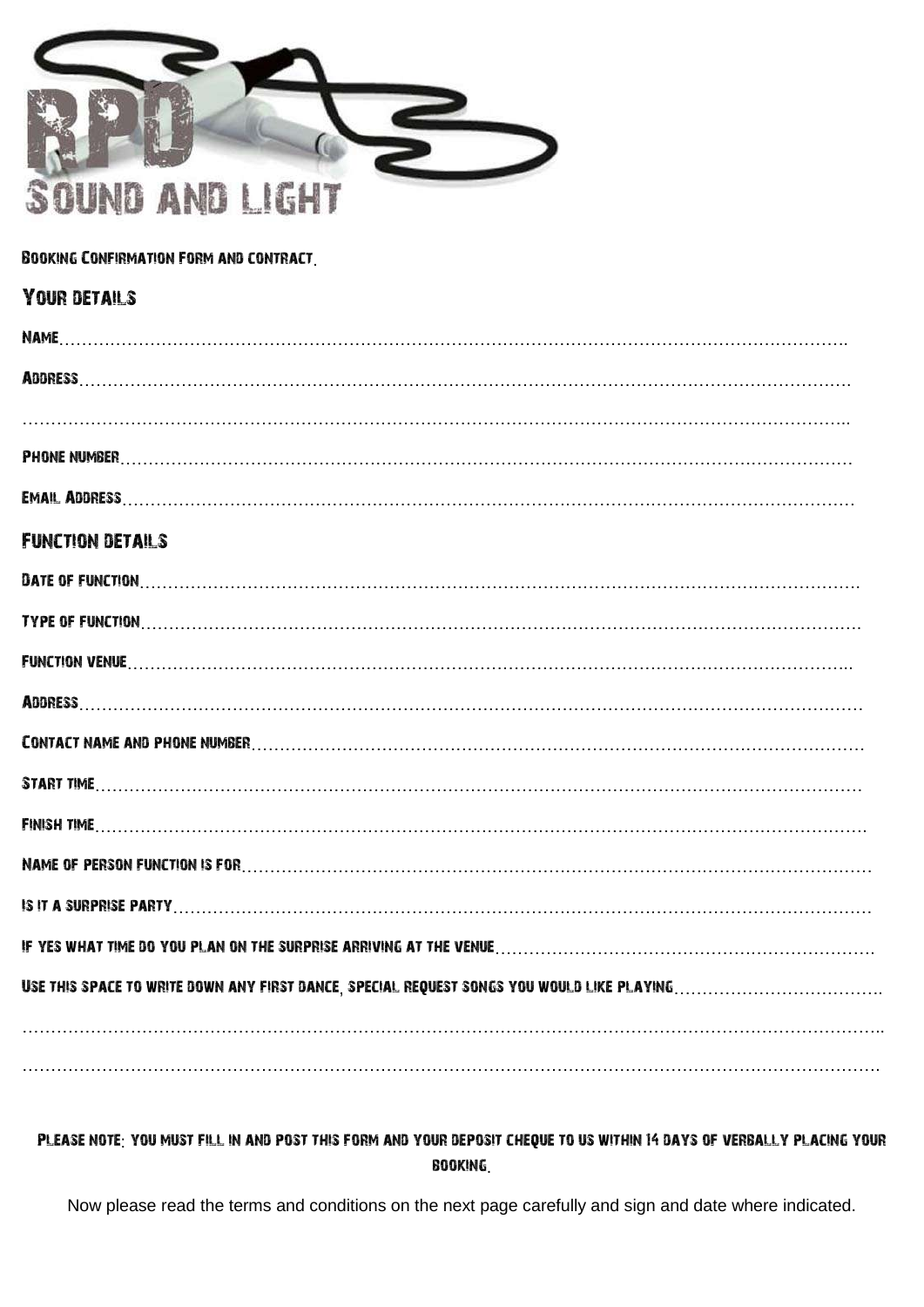## **Booking Contract / Terms and conditions**

### **Please read carefully**

- **Due to the size and weight of our equipment we CANNOT negotiate stairs. If in doubt please contact us.**
- **Please ensure there is good access to the performance area.**
- **We need a performance area of 2.4m high, 4mtrs wide and 2mtrs deep.**
- **We need access to a twin 13 amp household type socket. 2 preferably.**
- **We reserve the right to terminate the performance in the event of any violence/abuse aimed at the DJ, or any outbreak of violence in which the DJ could reasonably assume there is a potential risk to himself or his equipment.**
- **We use a combined smoke/haze machine to enhance our light and laser effects. Not all venues allow the use of such equipment so we cannot guarantee to utilise this effect.**
- **Some venues use sound limiting equipment. Some of these systems can interrupt the power supply if the set noise level is exceeded. We cannot be held at fault if your venue has such equipment installed and our performance is interrupted or its performance is restricted in any way.**

# **Payment details**

- **A non returnable deposit of £50.00 is payable within 14 days of verbal agreement of the booking.**
- **Failure to adhere to this may result in RPD Sound and Light giving the date to another customer which we reserve the right to do so.**
- **Payment of the balance becomes due 7 days before the date of the function.**
- **Balance payment can be by cheque (payable to R.P.Dixon), by hand delivered cash, or by electronic bank transfer. Our bank details are as follows:**
	- **Yorkshire Bank Account number 63054092**
	- **Sort Code 05 00 35**
- **In the very unlikely event that we have to cancel, all monies paid including deposit will be refunded.**

**We have public liability insurance in place and our equipment is pat tested.** 

**Copies of each can be requested in either electronic or paper format. We always carry a copy of this certification with us.**

**I have read and fully understood the above terms and conditions and by signing and dating below I understand this constitutes my agreement with them.**

**Signed…………………….**

**Date………………………**

RPD Sound and Light 11 Kirkwood lane Cookridge Leeds LS16 7EN 01132 268525 07706 972109 [rpdsoundandlight@gmail.com](mailto:rpdsoundandlight@gmail.com) www.rpdsoundandlight.co.ukOUND AN